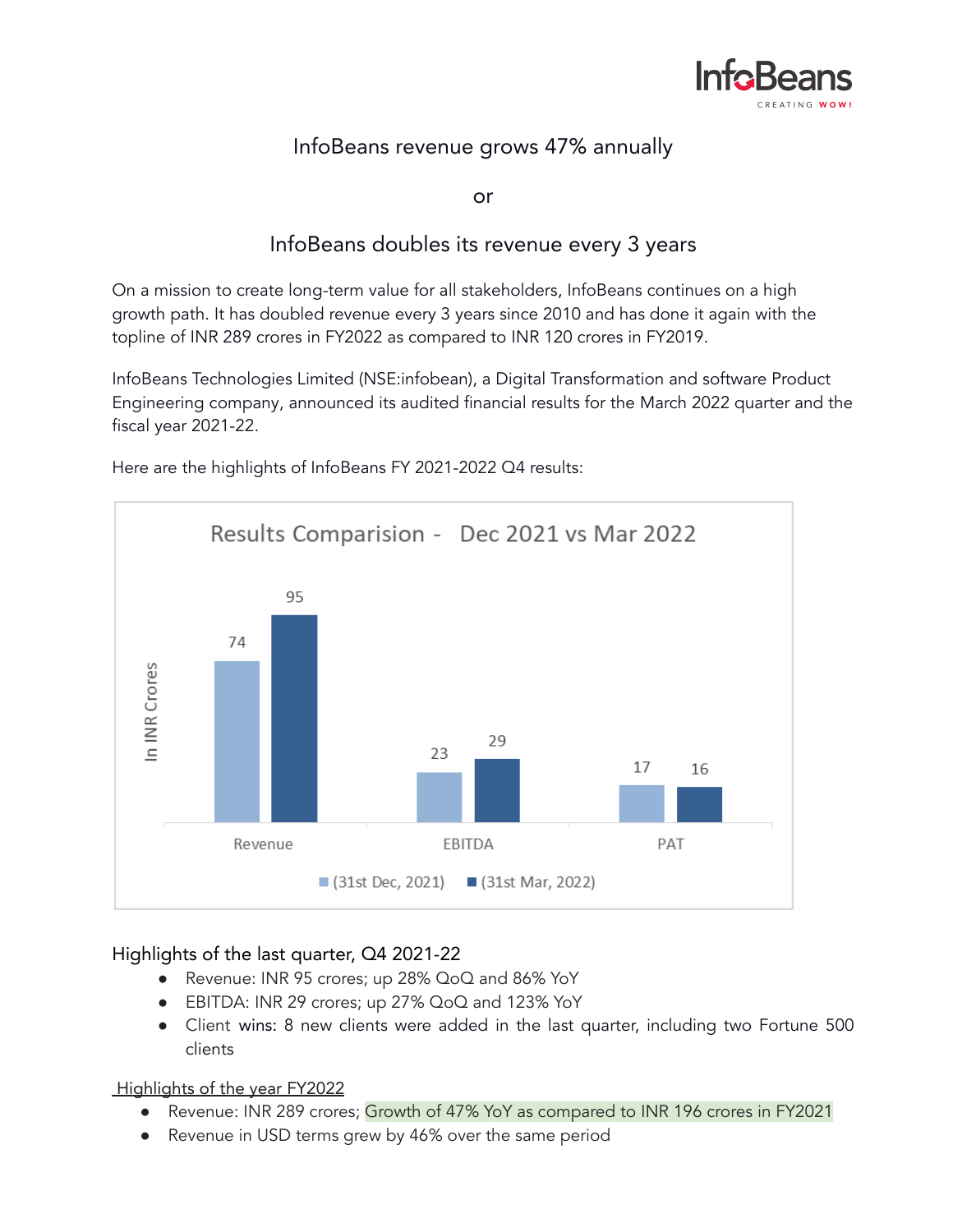

- EBITDA: INR 85 crores: Growth of 57% YoY as compared to INR 54 crores in FY 2021
- PAT: INR 55 crores; Growth of 49% YoY as compared to INR 37 crores in FY2021



# Growth Trajectory FY2022 v/s FY2021

### Team Members

- Utilization excluding trainees at 82%
- Utilization including trainees at 76%
- LTM attrition for 0-2 years tenure is 14%, 2-5 years tenure is 8% and 5+ years is 4%
- Revenue per team member is \$25,400 for the year

### M&A Update

InfoBeans acquired Pune based Salesforce Platinum Partner Eternus Solutions in November 2021, resulting in a major foray in the Salesforce ecosystem for cloud transformation. Salesforce is the world's leading cloud based CRM and digital transformation platform.

Talking about the acquisition, Mitesh Bohra, Co-founder at InfoBeans, said, "Post-integration InfoBeans will leverage Eternus Solutions' Salesforce practice and provide its customers with leading edge cloud solutions"

### About InfoBeans

InfoBeans, founded in 2000 and now a team of 1500+ professionals, is a publicly listed Digital Transformation and Product Engineering organization. We design, build, and sustain enterprise-grade software to fulfill our clients' most ambitious business aspirations or resolve their most complex business problems using cutting-edge technology. We strive to deliver value accretive services to our clients over a long period of time as an extension of their own team. We intently focus on the philosophy that InfoBeans is our team's second home across our offices in the USA, Europe and Asia, and work hard every day to grow a work culture that fosters collaboration and excellence. Creating WOW! is not just a tagline for us, it's our religion!